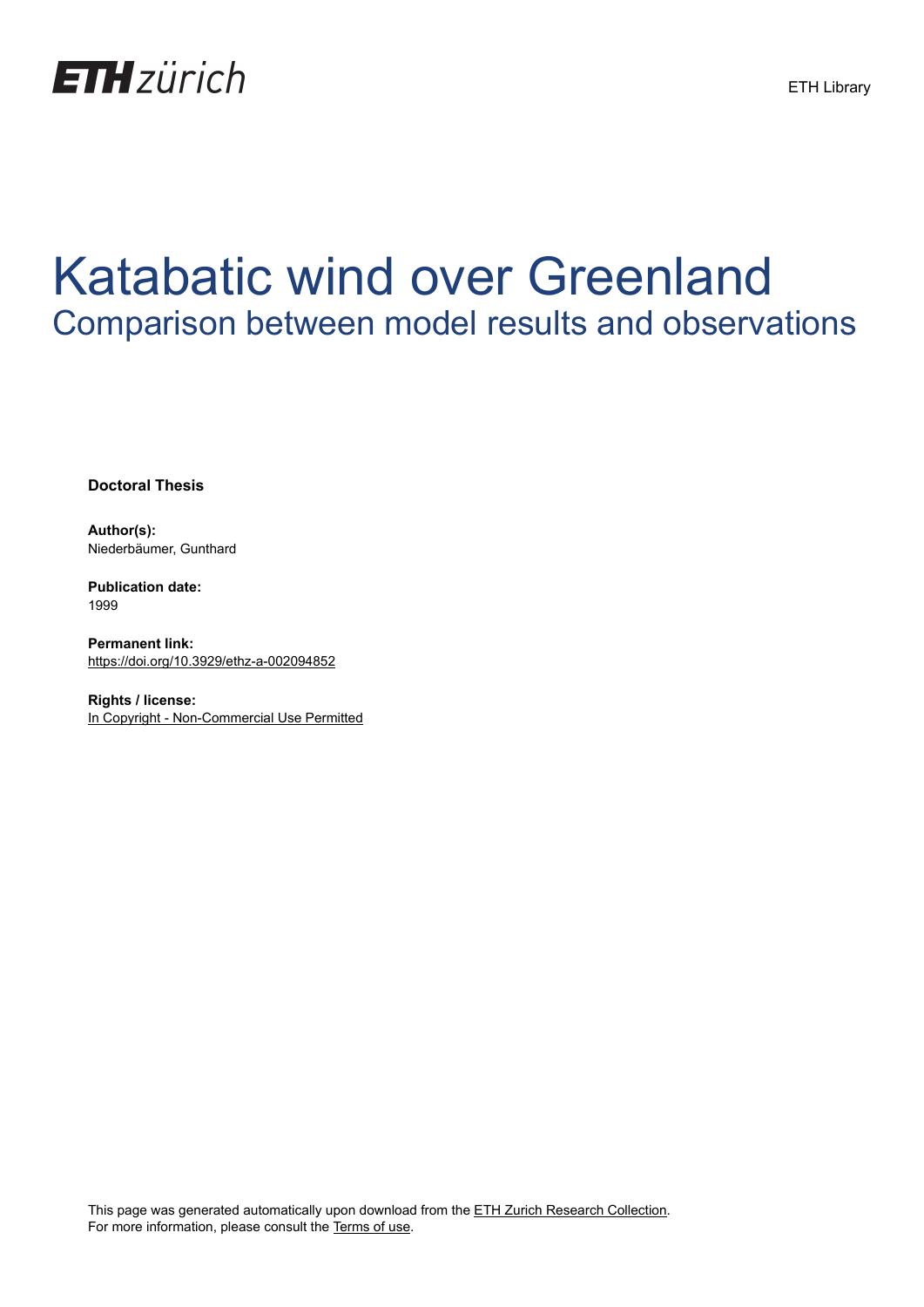Diss. ETH No. <sup>13050</sup>

## KATABATIC WIND OVER GREENLAND: Comparison between model results and observations

A dissertation submitted to the

## Swiss Federal Institute of Technology, Zürich

for the degree of Doctor of Natural Sciences

presented by Gunthard Niederbäumer dipl. Natw. ETH born June 10, 1962 citizen of Kreuzlingen, TG Switzerland and Cagnano Varano, FG Italy

accepted on the recommendation of Prof. Dr. Atsumu Ohmura, examiner Prof. Ph. D. Thomas Parish, co-examiner Prof. Ph. D. Roger Barry, co-examiner PI). Dr. Heinz Blatter, co-examiner Dr. Pierluigi Galanca, co-examiner

Zürich, 1999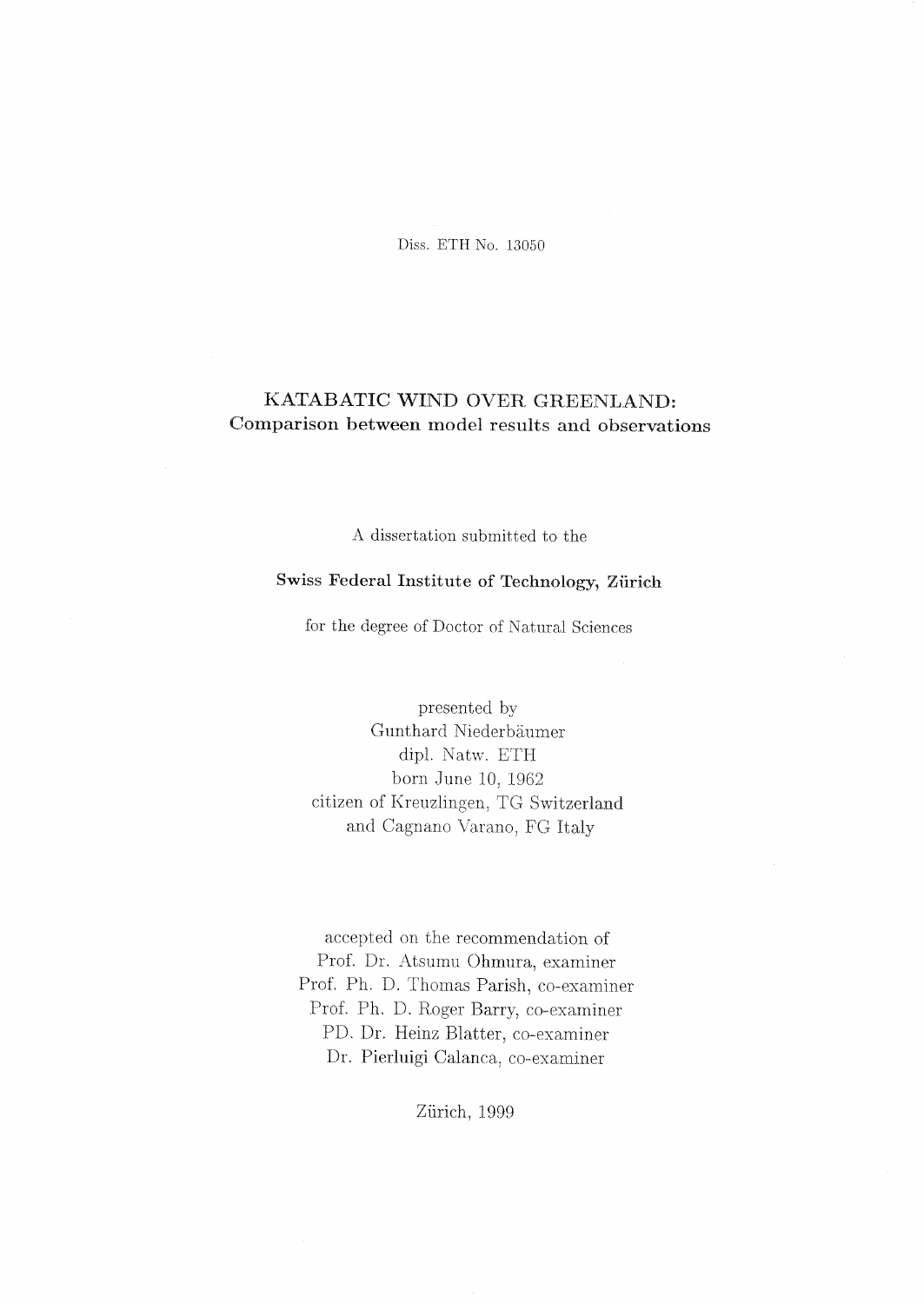#### Abstract

The aim of this study is to develop a mesoscale model which is able to simulate the katabatic wind for the entire Greenland ice sheet for any season of the year. The performance of the model will be validated with measured data.

The Institute of Geography, ETH Zürich carried out <sup>a</sup> scientific expedition during the summer seasons 1990 and <sup>1991</sup> on the west slope of Greenland. In this area of Greenland the katabatic wind is usually present. Part of this project was to investigate the mechanism of the katabatic wind with continuous measurement of wind speed and wind direction within the surface layer. Twice a day weather balloons measured the wind profile of the entire troposphere. After the two summer seasons an automatic weather station was installed. This station has been continuously measuring the temperature, wind speed, and wind direction from September 1991 until today. In the meantime more automatic weather stations have been installedin different places on the Greenland ice sheet. For the present work measurements from four different stations have been used, with the ETH/CU-Camp on the west slope of the ice sheet, Humboldt on the north-westslope, Tunuon the northeast slope of Greenland, and GISP2 near the summit. The first three stations are situated within the katabatic wind regime while the last station is not influenced by the katabatic wind.

First, <sup>a</sup> model developed at the University of Wyoming, which had been tested for the katabatic wind in the Antarctic, mainly for winter situation, has been transformed to the Situation in Greenland. It was mainly the topography and the Coriolis term which had to be adapted. Despite the fact that Greenland has a different position in respect to the pole than Antarctica, the transformation of the model was successful. A comparison between measurements and model results for all three stations on the slope correspond well in respect to wind speed, wind direction, and temperature. Near the summit the difference between measurements and model results is larger, especially for the wind speed. This, however, is not surprising since in this area the influence of synoptic phenomena becomes important. These phenomena have not been treated in this model.

In a second step, the model was extended to simulate the katabatic wind for summer conditions. Due to the large influence of the solar radiation in summer, all energy terms had to be modified. The parameterization of the energy terms was determined by measurements from the ETH/CU-Camp. The albedo tumed out to be the critical parameter for the short wave radiation. Accurate values for the albedo made it possible to have better simulations of the short wave radiation. For the long wave radiation melting or freezing processes on the snow surface are important. Another significant factor is the humidity of the air and thus the clouds. All these factors have been treated in a very simplified manner in the present model. This leads to differences between the measured and modelled results for long wave radiation and for temperature. For the turbulent fluxes the difference between model and measurements comes mainly from the limited information on the surface roughness length.

Despite all the simplifications the model is able to perform a satisfactory simulation of the katabatic wind for winter and for summer conditions. Especially the model wind direction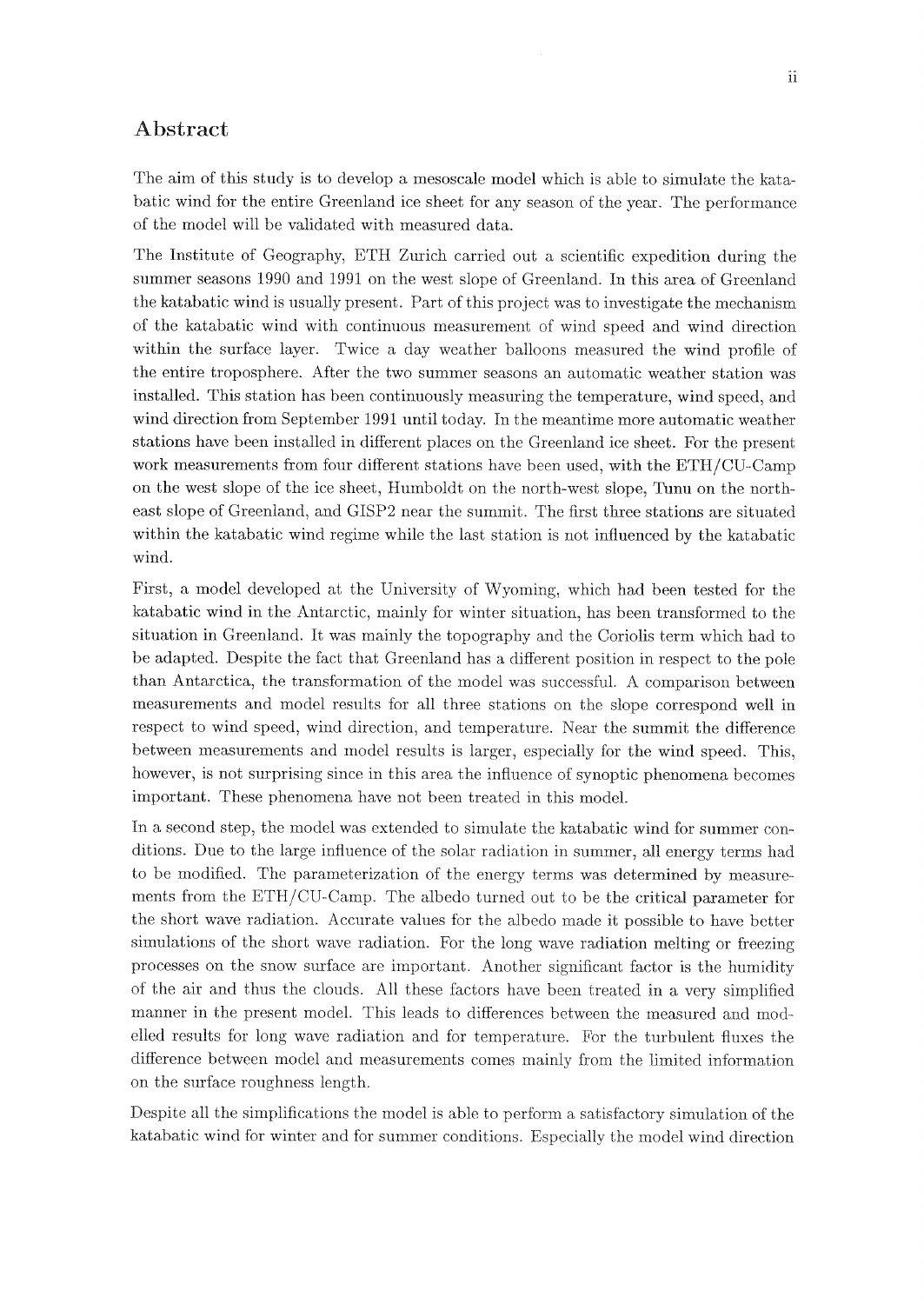corresponds very well with observed values, while the wind speed is less well simulated. The energy terms are well enough parameterized to enable the simulation of the katabatic wind for Greenland in summer and winter and on any place on the ice sheet.

 $\sim$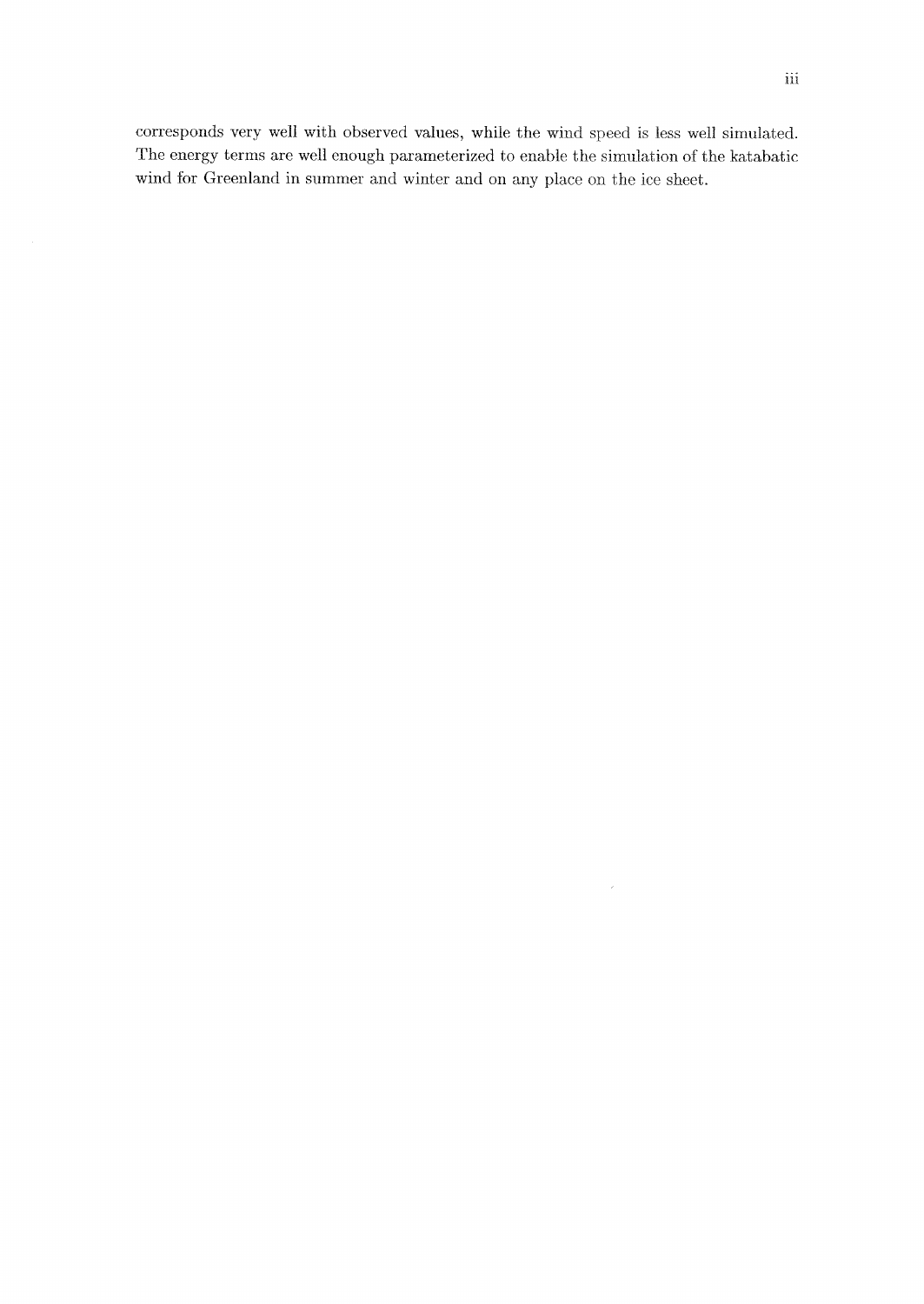### Zusammenfassung

Das Ziel dieser Arbeit ist es, ein mesoskaliges Klimamodellzu erstellen, welchesin der Lage ist, den katabatischenWind über ganz Grönlandzu simulieren und dies für jede Jahreszeit. Die Qualität des Modells soll an Hand von gemessenen Daten beurteilt werden.

Im Sommer <sup>1990</sup> und <sup>1991</sup> führte das Geographische Institut der ETH Zürich eine Messkampagne auf dem westlichen Hang des grönländischen Eisschildes durch. In diesem Teil von Grönland ist das Phänomen des katabatischenWindes gut ausgeprägt. Um die Mechanismen des katabatischen Windes zu untersuchen, wurde als Teil dieses Projektes der Wind in der bodennahen Schicht kontinuierlich gemessen. Zusätzlich wurde zweimal täglich mit einem Radiosondenaufstieg das Windprofil der gesamten Troposphäre gemessen. Im Anschluss an diese Messkampagne wurde am Standort des ETH/CU-Camps eine automatische Messstation eingerichtet, welche seither Temperatur, Windgeschwindigkeit und Windrichtung misst. In der Zwischenzeit wurden auch an verschiedenen Stellen des grönländischen Eisschildes weitere automatischen Messstationen eingerichtet. Für die vorliegende Arbeit wurden Daten von vier Stationen verwendet. Diese sind das ETH/CU-Camp am westlichen Hang des Eisschildes, Humboldt am nord westlichen Hang, Tunu am nord-östlichen Hang und GISP2 im Zentrum von Grönland. Die ersten drei Stationen liegen alle in ausgeprägten katabatischen Windregimen, während die vierte Station nicht durch den katabatischenWind geprägt ist.

In einem ersten Schritt wurde ein bestehendes Model von der University of Wyoming, welches für Wintersimulation des katabaitschen Windes in der Antarktis entwickelt wurde, so geändert, dass es für die Wintersimulation in Grönland funktioniert. Es waren vor allem die Topographie und die Corioliskraft welche angepasst werden mussten. Trotz der unterschiedlichen Lage der beiden Eisschilder in Bezug zum Pol war die Transfor mation erfolgreich. Der Vergleich mit den Messwerten an allen drei Stationen, welche im katabatischen Windregime liegen, ergaben eine gute Übereinstimmung bezüglich Windgeschwindigkeit, Windrichtung und Temperatur. Im Bereich von Zentralgrönland ist vor allem die Übereinstimmung der Windgeschwindigkeit weniger gut, was aber weiter nicht erstaunlich ist, da in diesem Gebiet synoptische Einflüsse den Wind bestimmen. Diese wurden im Modell nicht mit berücksichtigt.

In einem zweiten Schritt wurde das Modell erweitert, so dass es auch für eine Simulation mit sommerlichen Bedingungenverwendet werden kann. Dies führte zu einer kompletten Uberarbeitung der Energieterme, da der Einfluss der Sonnenstrahlung zu einem wichtigen Faktor wird. Die Parameterisierung der Energieterme wurde an Hand von Messungen am ETH/CU-Camp bestimmt. Es zeigte sich, dass bei der kurzwelligen Strahlung beim Vorliegen von genauen Werten für die Albedo eine sehr genaue Übereinstimmung zwischen Modell und Messungen besteht. Bei der langwelligen Strahlung sind die Prozesse an der Schneeoberfläche, vor allem das Schmelzen und Gefrieren des Schnees und der Grad der Bewölkung, von grosser Bedeutung. Die sehr einfache Parameterisierung der Schmelzprozesse und die Vernachlässigung der Wolken führen zu einer Differenz der langwelligen Strahlung gegenüber den gemessenen Resultaten. Diese Differenz ist auch im Ver gleich der Temperatur ersichtlich. Bei den turbulenten Flüssen sind die Unterschiede zwischen Messung und Modell vor allem auf beschränkte Angaben zur Oberflächenrauhigkeit